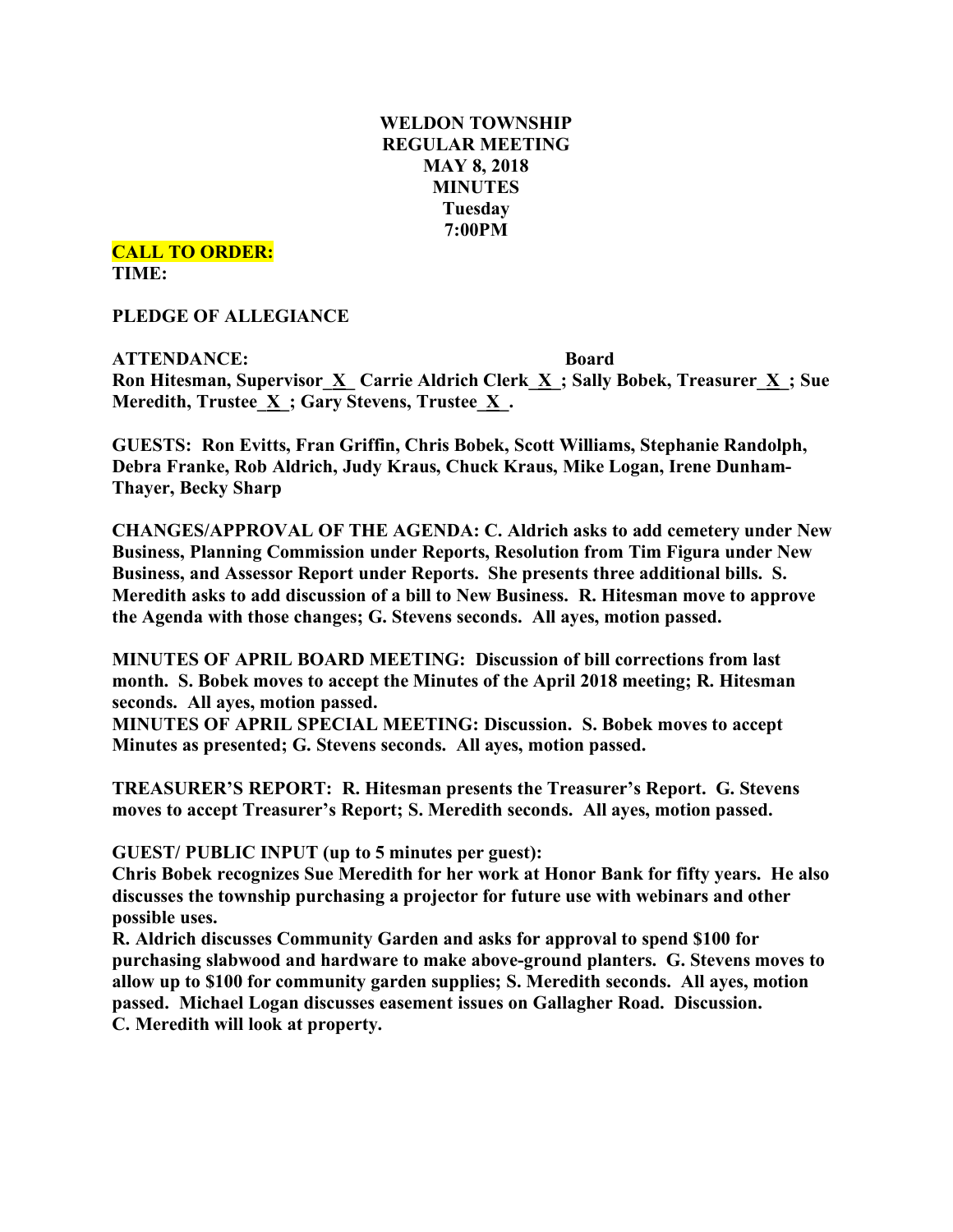### **REPORTS:**

**ASSESSOR: Clerk presents Assessor's Report. Discussion of Assessor coming every other week to pick up mail. Supervisor will contact her. Board of Review will meet July 17<sup>th</sup>.** 

**PLANNING COMMISSION: Minutes presented. Discussion.**

**ZONING ADMINISTRATOR: Supervisor presents report. Clerk presents zoning administrator's resignation letter from the Joint Planning Commission. Discussion.**

**NUISANCE ABATEMENT REPORT: Report presented.**

**LIQUOR INSPECTOR REPORT: Supervisor presents report.**

**BUDGET REPORT: Clerk presents report. Discussion.**

**SUPERVISOR COMMENTS: Discussion of cemetery and need to contact Sheriff's Department regarding people using cemetery in the evening. Supervisor attended FEMA meeting. Supervisor and Trustee S. Meredith attended MTA conference. Supervisor had discussion with Brian Bury regarding Day Use Park, as well as with Tim Shriner and Anna Boer regarding park. Discussion regarding tree harvest by the State of Michigan. Clerk will add to next month's agenda. Discussion of Begold Road resident's concern with Road Commission's right of way. Don Suchocki requests to be on the Weldon Township Zoning Board of Appeals. R. Hitesman moves to appoint Brian Matthews to the Zoning Board of Appeals; S. Bobek seconds. All ayes, motion passed. S. Bobek moves to appoint Don Suchocki to the Zoning Board of Appeals; S. Meredith seconds. All ayes, motion passed. S. Bobek moves to appoint Gary Stevens to the Zoning Board of Appeals; C. Aldrich seconds. All ayes, except Gary Stevens abstains. Motion passed.**

**CLERK COMMENTS: Clerk discusses PAR plan's suggestion to post hours at the cemetery. Clerk discusses FOIA Request from OpenTheBooks.com. Cleanup Day will be May 19th, 9-1 p.m. Discussion of tire cleanup on July 14th.**

**Gary Sauer discusses Elberta receiving grants for improvements to Elberta Beach. Discussion of brush hog concerns regarding oak wilt, and if there is another way of pruning trees. The county is working on an operating agreement with The Maples. The District Library is asking for a renewal of the millage on the August ballot.**

#### **UNFINISHED BUSINESS:**

**Discussion of bids for township's bathroom renovation. S. Bobek moves to accept K & K Builders bid for \$3,390; G. Stevens seconds. Clerk takes roll call vote: Gary Stevens, yes; Sue Meredith, yes; Ron Hitesman, yes; Carrie Aldrich, yes; Sally Bobek, yes. Motion passed. Supervisor will contact company to begin.**

**Supervisor presents two bids for a podium for township hall. Discussion. C. Aldrich moves to accept Gary Barley's bid of \$25, and states it is very kind of him; S. Bobek seconds motion. All ayes, motion passed.**

### **NEW BUSINESS:**

**Discussion of Crystal Mountain's application for Fireworks Display Permit. R. Hitesman moves to approve application; G. Stevens seconds. All ayes, motion passed.**

**Discussion of request by Northwest Michigan Invasive Species network to put a spring flyer in with the township's summer taxes. C. Aldrich moves to allow the flyers to be put into the summer tax mailings, if they print the flyers; S. Bobek seconds. All ayes, motion passed.**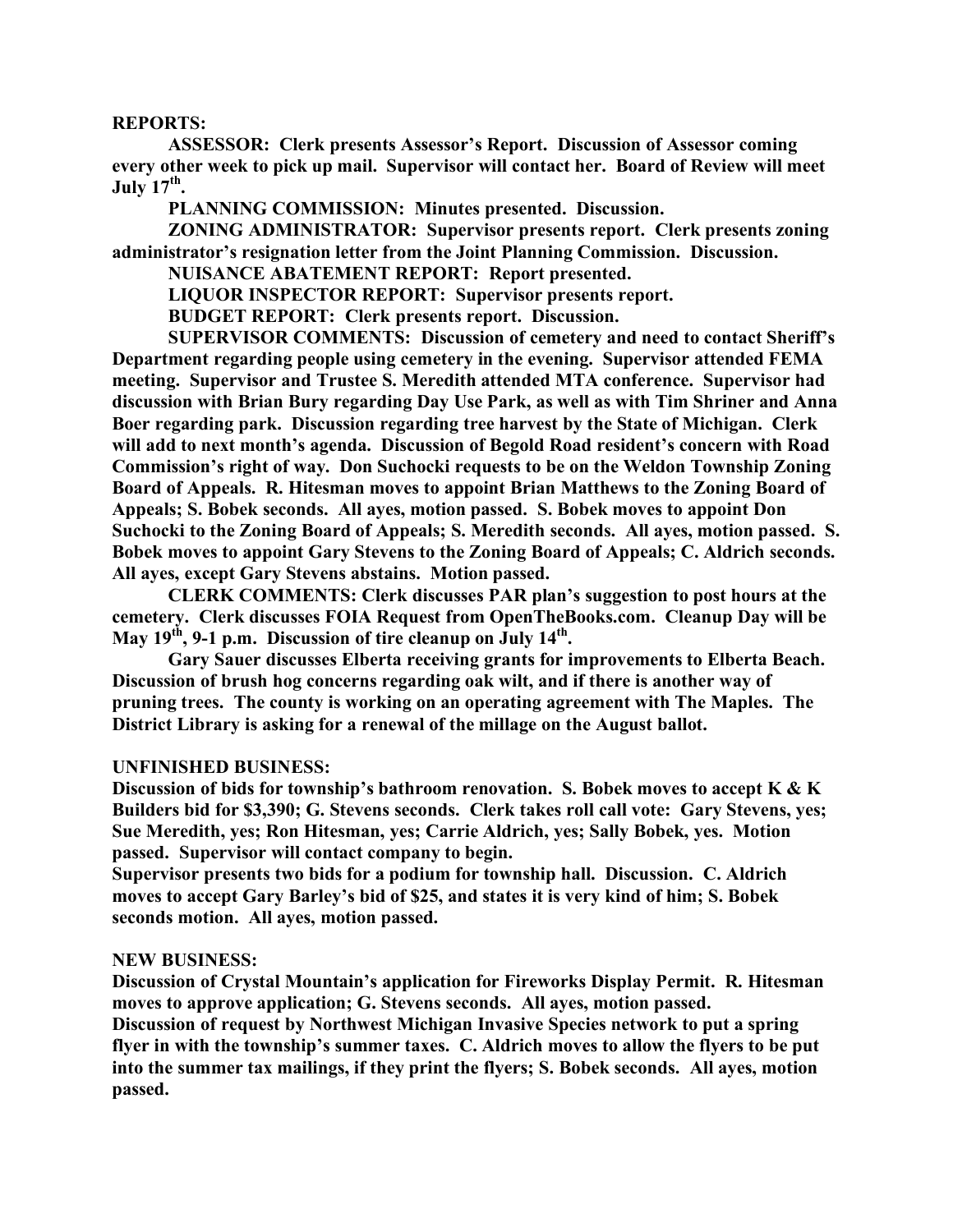**Discussion of needed Day Use Park repairs.**

**Discussion of brining contract with the Benzie County Road Commission. R. Hitesman moves to approve the brining contract; G. Stevens seconds. All ayes, motion passed. S. Bobek discusses x-raying the cemetery. She will have more information next month. Clerk presents Resolution Regarding Status of Weldon's Withdrawal from the Greater Thompsonville Area Joint Planning Commission, #5082018. Clerk reads resolution into the record. R. Hitesman moves to accept Resolution #5082018; C. Aldrich seconds. Clerk takes a roll call vote: Sally Bobek, yes; Carrie Aldrich, yes; Ron Hitesman, yes; Sue Meredith, yes; Gary Stevens, yes. Resolution is adopted.**

**S. Meredith presents printer and ink bill for zoning administrator, for reimbursement, at a total cost of \$250.32. G. Stevens moves to approve reimbursement; C. Aldrich seconds. All ayes, except Sue Meredith abstains, motion passed.**

**Matt Skeels, from the Benzie County Road Commission, discusses upcoming millage request for the August 7 2018 election. Discussion of work done in the past and upcoming work. Discussion of upcoming King Road Bridge repair. Discussion of Pioneer Road repair. Discussion of reimbursement by state for forest thinning in Weldon. Mr. Skeels reports that the money from the state is used to repair road damage done by the logging trucks. Discussion of Haze Road Bridge being repaired, and of a pedestrian bridge. Mr. Skeels reports the road commission will not be building a new building if the millage goes through. They will not use millage funds for any repairs needed to the building. Discussion of road commission re-establishing township matching program for road improvement in the future.**

## **BILLS:**

| <b>Craig Meredith, Day Use Park/Plowing/Mowing</b> | 237.00  |
|----------------------------------------------------|---------|
| David Kane, Website Maintenance                    | 60.00   |
| <b>Julie Lonn, Town Hall Cleaning</b>              | 50.00   |
| <b>Gary Stevens, Cemetery Cleanup</b>              | 450.00  |
| <b>Sue Meredith, Ordinance Correction</b>          | 120.00  |
| <b>Fran Griffin, Ordinance Correction</b>          | 170.00  |
| Per Diems for Trustees for April special meeting   | 200.00  |
| <b>Planning Commission Wages</b>                   | 425.00  |
| <b>Acentek</b>                                     | 177.38  |
| <b>AFLAC</b>                                       | 281.50  |
| <b>Blarney Castle</b>                              | 550.15  |
| <b>The Pioneer Group</b>                           | 56.25   |
| <b>Fortress Security</b>                           | 252.00  |
| <b>Chris Bobek, Nuisance Abatement</b>             | 200.00  |
| Richard J. Figura, P.C.                            | 1498.50 |
| Ron Hitesman, Mileage Reimbursement                | 143.88  |
| <b>Sally Bobek, Postage Reimbursement</b>          | 50.00   |
| Craig Meredith, Zoning Administrator, April/May    | 333.34  |
| Sue Meredith, printer/ink reimbursement            | 250.32  |
| <b>Jessica Nuytten, Assessor</b>                   | 1120.00 |
| <b>Board Salaries</b>                              | 3075.00 |
|                                                    |         |